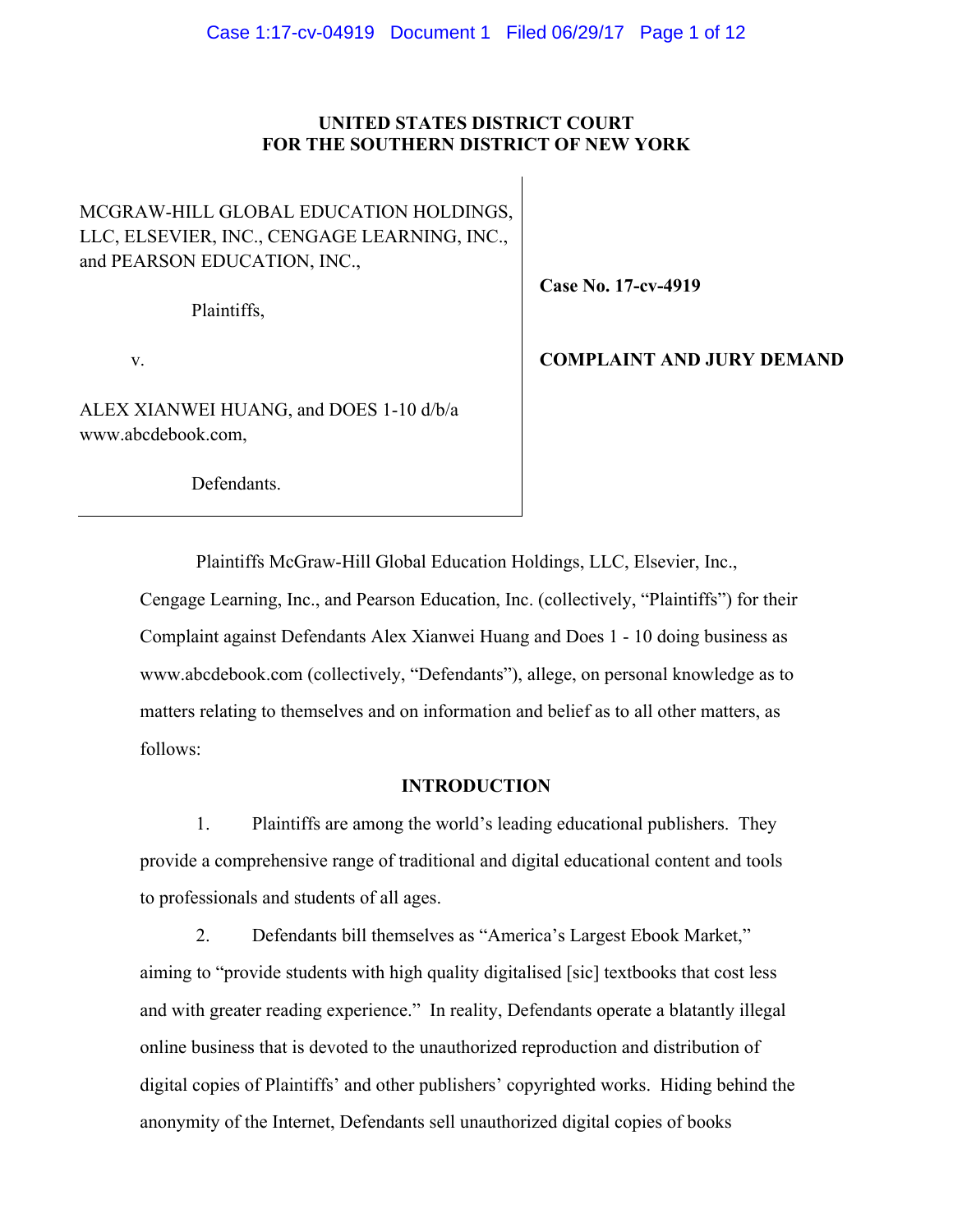("Infringing E-books") to consumers in the United States and elsewhere.

3. Plaintiffs bring this Complaint for injunctive relief and damages to address Defendants' widespread, knowing and willful copyright infringement.

### **JURISDICTION AND VENUE**

4. This is a civil action seeking injunctive relief and damages. This Court has original subject matter jurisdiction pursuant to 28 U.S.C. § 1331 and 1338(a). This is an action arising under the Copyright Act, 17 U.S.C. § 101, *et seq*.

5. Personal jurisdiction in this district is proper, pursuant to N.Y. C.P.L.R. §§ 301 and 302 because Defendants: (a) transact business within this State or contract to supply goods in this State; (b) have committed acts of copyright infringement within this State and in this District; and/or (c) have committed acts of copyright infringement outside the State, which caused injury to Plaintiffs within the State, and Defendants expected or should reasonably have expected such acts to have consequences in this State and derive substantial revenue from interstate or international commerce. In the alternative, personal jurisdiction in this District is proper pursuant to the federal longarm statute, Fed. R. Civ. P.  $4(k)(2)$ .

6. Venue is proper in this district under 28 U.S.C. §§ 1391(b) and 1400(a).

## **PARTIES**

7. Plaintiff McGraw-Hill Global Education Holdings, LLC ("MHE") is a Delaware limited liability company, with its principal place of business at 2 Penn Plaza, New York, New York 10121.

8. Plaintiff Elsevier, Inc. ("Elsevier") is a Delaware corporation, with its principal place of business at 360 Park Avenue South, New York, New York 10010.

9. Plaintiff Cengage Learning, Inc., formerly Thomson Learning Inc., ("Cengage") is a Delaware corporation, with its principal place of business at 20 Channel Center Street, Boston, Massachusetts 02210.

10. Plaintiff Pearson Education, Inc. ("Pearson") is a Delaware corporation,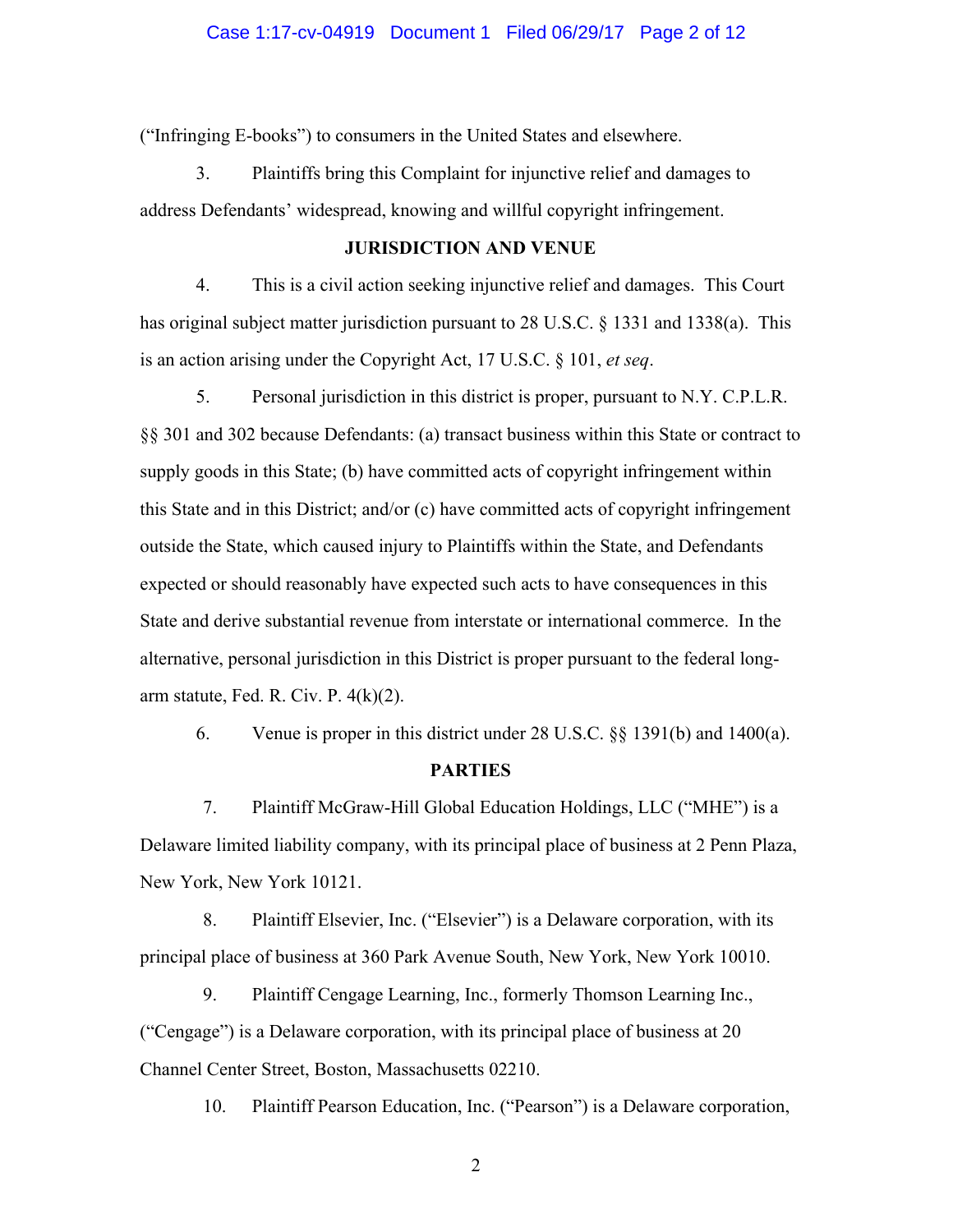#### Case 1:17-cv-04919 Document 1 Filed 06/29/17 Page 3 of 12

with its principal place of business at 330 Hudson Street, New York, New York 10013.

11. Defendant Alex Xianwei Huang is an individual who Plaintiffs believe resides in and/or does business in Australia.

12. Defendants Does 1-10 are fictitious names for certain individuals or entities whose true identities and locations are not currently known to Plaintiffs. Doe Defendants engage in an illegal scheme whereby, as alleged herein, they sell Infringing E-books to the public, making and distributing unauthorized copies of Plaintiffs' copyrighted works. Once Plaintiffs obtain information as to Defendants' true identities, Plaintiffs will amend the Complaint to include such individuals or entities as named defendants.

#### **PLAINTIFFS' BUSINESSES**

13. Plaintiffs are among the world's largest providers of tailored learning solutions. In the academic marketplace, Plaintiffs serve secondary, post-secondary, and professional-level students, teachers, and learning institutions in both traditional and distance learning environments. Plaintiffs' publications include physical and digital textbooks, as well as online publications (collectively, "Textbooks"). These Textbooks are widely available in the marketplace for sale, rental, or subscription, including from physical and online bookstores.

14. Plaintiffs also publish instructor solutions manuals and test banks to accompany the Textbooks (collectively, "Supplemental Materials"). Instructor solutions manuals are guides that provide answers and solutions to questions contained within the Textbook. Test banks are sets of questions, and, in some instances, corresponding answers, to be used only by the professor who assigned the Textbook for his or her course. Unlike Plaintiffs' Textbooks, these Supplemental Materials are generally not distributed to the public. Professors use the Supplemental Materials to create lesson plans, homework assignments, and exams, and to grade students' assignments and exams. When students obtain unauthorized access to these materials,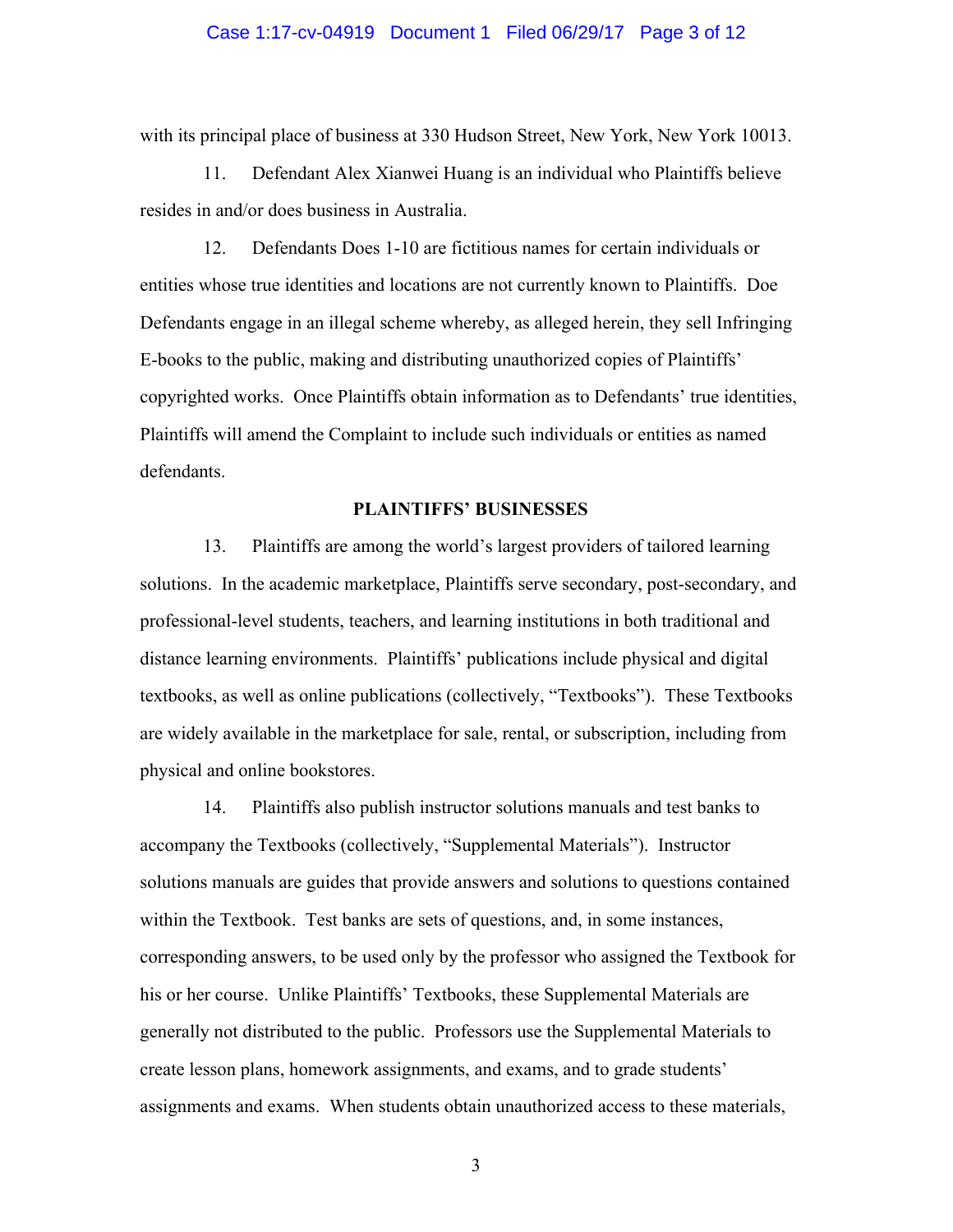#### Case 1:17-cv-04919 Document 1 Filed 06/29/17 Page 4 of 12

however, the integrity of the educational process is compromised. In addition, the value of the Supplemental Materials (and, as a result, the Textbook adoption itself) is compromised if such materials are freely or widely available.

15. Plaintiffs are the copyright owners of, and/or the owners of exclusive rights in, among many others, those works described on **Exhibit A** (hereinafter "Plaintiffs' Works"). Plaintiffs, or their predecessors or affiliates, have each duly registered their respective copyrights covering Plaintiffs' Works.

16. Plaintiffs invest heavily in textbook publishing. Each year they incur substantial costs for: author royalties or other costs of content creation or licensing; copyediting, proofreading, typesetting, layout, printing, binding, distribution, and promotion; and support of their editorial offices.

17. Plaintiffs would suffer financial injury if their copyrights were not enforced. A substantial decline in their income from sales or rentals of Plaintiffs' copyrighted works could cause Plaintiffs to cease publication of one or more deserving Textbooks. This would adversely impact the creation of new Textbooks, scholarly endeavor, and scientific progress, by making it more difficult to publish deserving Textbooks.

18. Both publishers and authors alike are deprived of income when their Textbooks and Supplemental Materials are unlawfully copied and sold, or when their copyrights are otherwise infringed, which can have serious financial and creative repercussions for them and their work.

#### **DEFENDANTS' UNLAWFUL ACTIVITIES**

19. Defendants own, control, and operate illegal online stores (the "Infringing Site" or "Site"), including, but not limited to, at www.abcdebook.com. The sole object of Defendants' Infringing Site is to make money from the sale of Infringing E-books, *i.e.*, unauthorized digital copies of books, including Textbooks and Supplemental Materials.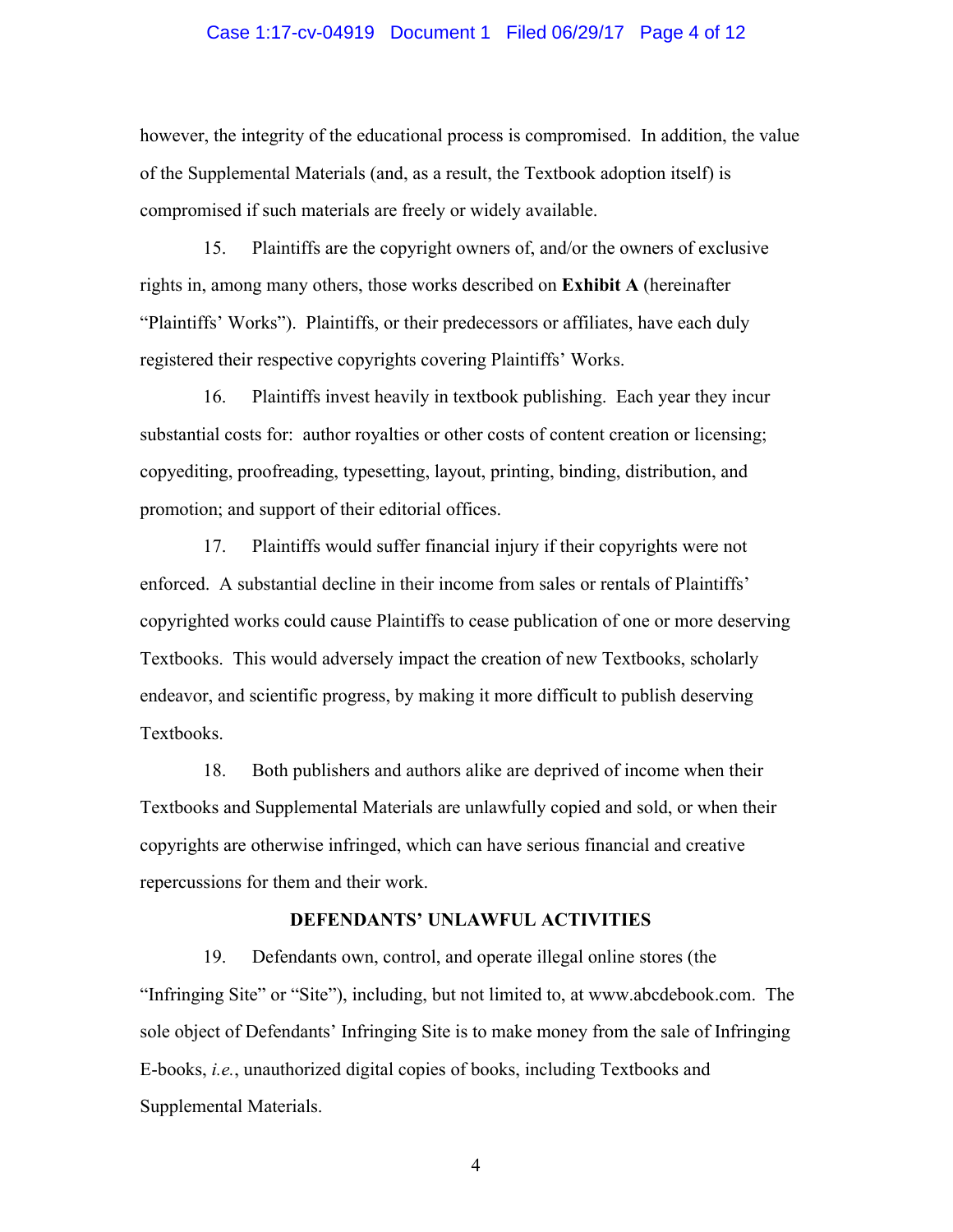#### Case 1:17-cv-04919 Document 1 Filed 06/29/17 Page 5 of 12

20. As another avenue to profit off sales of Infringing E-books, and to drive more traffic to Defendants' Site, Defendants also sell Infringing E-Books on the ebay.com marketplace, listing Infringing E-Books along with links to the corresponding product page. They do so under multiple usernames, including but not limited to allewon\_93, alevixo\_0, davikishar0, and couragetome.

21. Defendants are not authorized to reproduce or distribute the books that Defendants sell on their Site. Nonetheless, Defendants have made unauthorized digital copies of these books and store them on computers they own or control, for further copying and sale to customers. In furtherance of their unlawful activities, Defendants use multiple email addresses ("Defendants' Email Addresses"), including but not limited to alex.xianwei.huang@gmail.com and abcdebook@outlook.com.

22. Defendants also maintain active social media pages, advertising the sale of Infringing E-books across Facebook, Twitter, Google+, and even YouTube.

23. Through their highly interactive website, ebay.com marketplace listings, and via other means, upon payment of a fee from their customers, Defendants distribute Infringing E-books to the public in violation of Plaintiffs' copyrights, including to students and other individuals located in this District. Defendants engage in these acts using Defendants' Site, Defendants' Email Addresses, and other tools and services. Attached, as Exhibit A, is a non-exhaustive, representative list of Plaintiffs' works that Defendants have reproduced and distributed in violation of Plaintiffs' copyrights.

24. At Defendants' Site, purchasers or prospective purchasers can scroll through or search for listings of the unauthorized digital copies of Plaintiffs' Textbooks and Supplemental Materials that Defendants have made and maintain on computers Defendants own or control. Visitors can interact with the Site, view information on the massive catalogue of items available for purchase, and then move forward with the transaction. Visitors can search by keyword, such as title, author, or International Standard Book Number ("ISBN"). Alternatively, a visitor can also browse titles by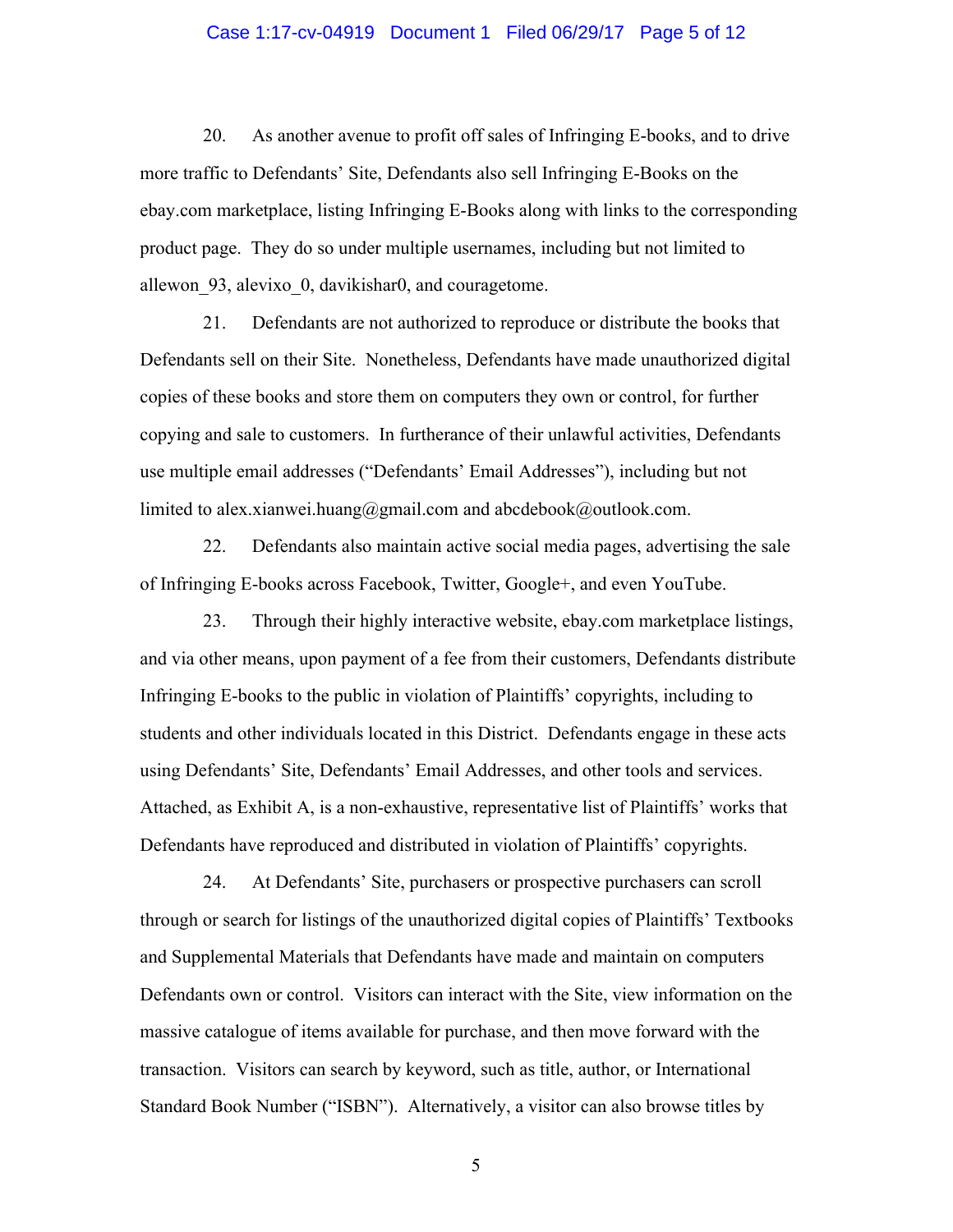#### Case 1:17-cv-04919 Document 1 Filed 06/29/17 Page 6 of 12

subject matter. At the touch of a few keystrokes, armed with a credit card or other means of online payment, such as a PayPal account, a visitor can purchase and download unauthorized copies of Plaintiffs' and other publishers' copyrighted publications. Payments on the Site are made to the PayPal Account for Xianwei Huang.

25. Defendants' Site has individual "product pages" for each Infringing Ebook that they offer for sale. These pages contain an image of the book cover, a product description (lifted directly from the publisher's description), and suggestions of related products in which the prospective buyer may be interested.

26. The product pages are also where Defendants distribute free sample copies of the Infringing E-books available for sale on the Site. When a customer clicks "Download Free Sample Pages," the Site provides the customer with a file containing up to the entire first chapter. Many of the files Defendants distribute on the Infringing Site contain the publishers' copyright notice on each and every page, expressly stating that it may "not be copied, scanned, or duplicated, in whole or in part."

27. Plaintiffs have made test purchases and downloads from Defendants. Such purchases confirm that, as Defendants advertise on their Site, they provide customers with complete, unauthorized digital copies of Plaintiffs' Textbooks and Supplemental Materials.

28. To build their inventory while at the same time attracting even more customers, Defendants induce customers to infringe Plaintiffs' Textbooks through their "Free eBook Exchange" program. As part of this program, Defendants blatantly encourage customers to submit "[a]ny form of textbook materials," including "textbook ebooks, test bank, study guide, solution manual. . ." in exchange for a coupon code to download from Defendants' Site for free. Defendants do so with the full awareness that their customers are not authorized to distribute Plaintiffs' Textbooks and Supplemental Materials online, nor are they authorized to grant Defendants the right to distribute Plaintiffs' Textbooks and Supplemental Materials online.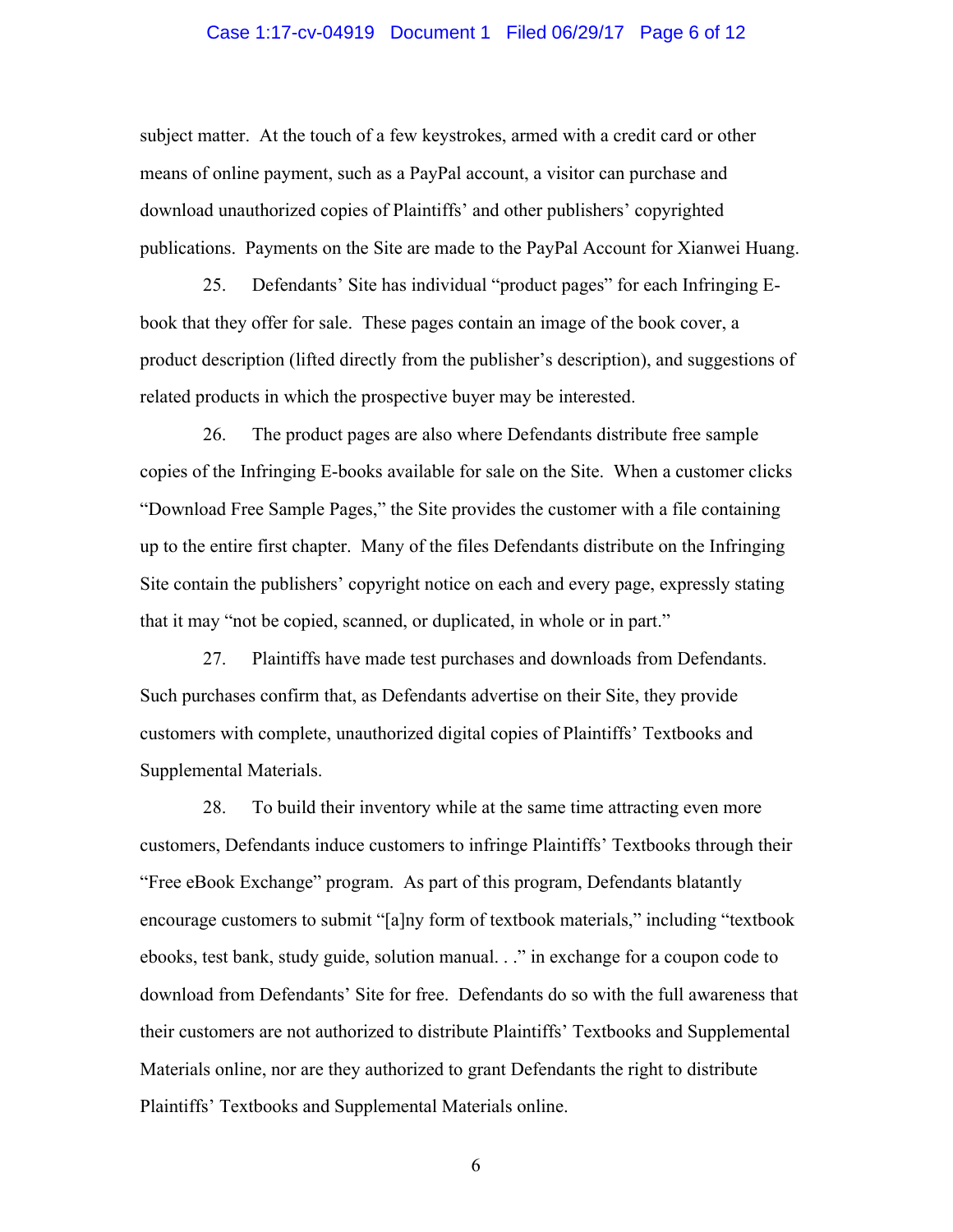#### Case 1:17-cv-04919 Document 1 Filed 06/29/17 Page 7 of 12

29. Defendants' Site receives thousands of unique visitors per month from customers and prospective customers located throughout the United States, including this District. One SimilarWeb report indicates that there were over 17,600 visits in one month to the Site, of which almost two-thirds of the web traffic came from visitors within the United States.

30. Defendants conduct their business solely by email and over the Internet, making concerted efforts to conceal their true names and physical locations. In fact, Defendants have attempted to conceal their identity and frustrate attempts to stop their unlawful activity, including by not posting any real names or physical addresses on the Site and registering the Site using a proxy service. Though Defendants previously registered the Site under the name "Xianwei Huang" to an address in Australia before switching to a proxy, Defendants' Facebook page falsely states that it is a bookstore located in the New York, New York region.

31. While pirates such as Defendants are notorious for and adept at hiding their identities and locations, Defendants currently utilize the services of a number of companies in the United States in connection with their infringing activities. In particular, Defendants employ (a) domain name registration services through Domain.com, LLC, (b) webhosting services through HostGator.com LLC and (c) payment processing services through PayPal, Inc. and eBay Inc., among others. The foregoing is a non-exhaustive list.

32. Defendants' reproduction and distribution of Plaintiffs' valuable copyrighted works takes place without authorization and without compensation to Plaintiffs, their authors, and others in the legitimate chain of commerce. On the contrary, Defendants' actions described herein benefit Defendants alone, for their commercial purpose and gain, without any changes to Plaintiffs' copyrighted works (useful or otherwise). Defendants distribute wholesale, unauthorized copies of Plaintiffs' Textbooks and Supplemental Materials, with no way to prevent their viral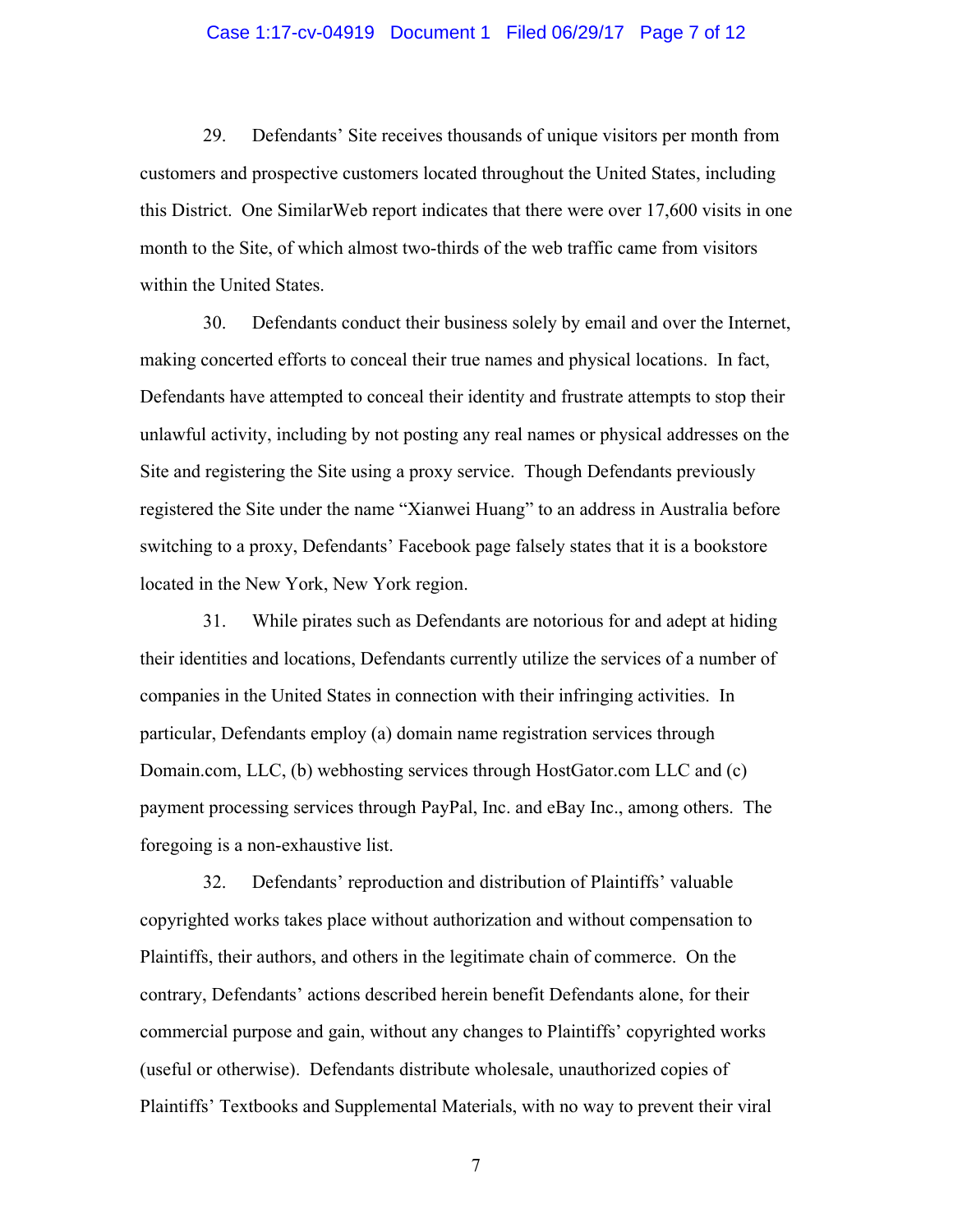#### Case 1:17-cv-04919 Document 1 Filed 06/29/17 Page 8 of 12

downstream dissemination. Defendants' infringing activity steals the fruits of Plaintiffs' and their authors' creative efforts and monetary investments.

33. Defendants are well aware of the enormous infringement that they cause. Rather than take the steps necessary to operate a legitimate online store that sells lawful copies of books, Defendants instead chose to copy and upload a massive amount of infringing files for Defendants to sell to customers. Defendants have sold Infringing Ebooks, and continue to do so, with the full awareness that they have not been granted any license, permission, authorization, or consent to copy or distribute the underlying copyrighted works. Defendants have harmed Plaintiffs in this District and are aware that they have caused Plaintiffs to suffer harm in this District.

## **FIRST CLAIM FOR RELIEF Direct Copyright Infringement (17 U.S.C. § 101** *et seq.***)**

34. Plaintiffs re-allege and incorporate herein by reference the allegations contained in the foregoing paragraphs as though set forth fully herein.

35. Plaintiffs' Works listed on Exhibit A constitute original works and copyrightable subject matter pursuant to the Copyright Act, and are protected by United States Certificates of Copyright Registration duly registered with the United States Copyright Office. At all relevant times, Plaintiffs have been and still are the owners or exclusive licensees of all rights, title, and interest in and to their respective copyrights in such works, which have never been assigned, licensed or otherwise transferred to any of the Defendants.

36. Defendants, without the permission or consent of Plaintiffs, have reproduced and distributed to the public unauthorized copies of Plaintiffs' Works listed in Exhibit A hereto. Such reproduction and distribution constitutes infringement of Plaintiffs' exclusive rights under copyright pursuant to 17 U.S.C. § 501 in violation of 17 U.S.C. §§ 106(1) and 106(3).

37. Each of the Defendants directly and individually performed the acts alleged herein, and also did so jointly and in concert with one another, or as an agent,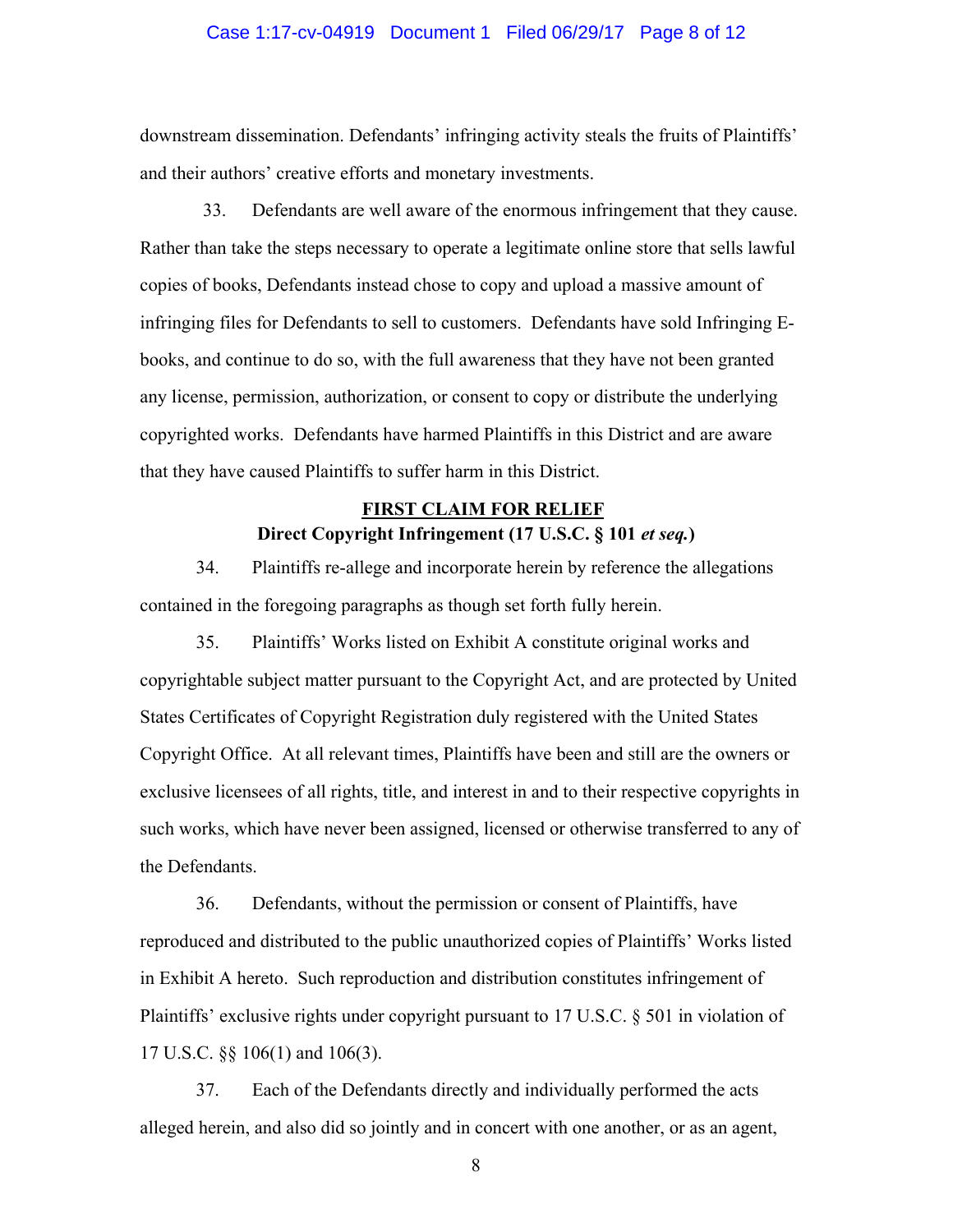#### Case 1:17-cv-04919 Document 1 Filed 06/29/17 Page 9 of 12

principal, alter ego, employee, or representative of the other. Accordingly, each of the Defendants is liable for all of the acts alleged herein because they were the cause in fact and proximate cause of all injuries Plaintiffs have suffered.

38. The infringement of Plaintiffs' rights in each of their respective copyrighted works constitutes a separate and distinct act of infringement.

39. Defendants' unlawful conduct, as set forth above, was willful, intentional and purposeful, in disregard of and with indifference to the rights of Plaintiffs.

40. As a result of Defendants' unlawful and deliberate conduct as set forth above, Plaintiffs have been, and will continue to be, irreparably damaged, for which Plaintiffs have no remedy at law. Unless this Court restrains Defendants from continuing their infringement of Plaintiffs' copyrights, these injuries will continue to occur in the future.

#### **SECOND CLAIM FOR RELIEF**

## **Secondary Copyright Infringement (17 U.S.C. § 101** *et seq.***)**

41. Plaintiffs re-allege and incorporate herein by reference the allegations contained in the foregoing paragraphs as though set forth fully herein.

42. Defendants are well aware of the massive infringement that they are engaging in, encouraging, facilitating, and financially benefitting from, by and through the Infringing Site.

43. Defendants have knowingly encouraged, induced, and materially contributed to the infringement including, without limitation, by providing the site and facilities for the infringement that is occurring or has occurred through the Infringing Site, by promoting the unauthorized reproduction and distribution of Plaintiffs' Works listed on Exhibit A hereto. Indeed, by uploading unauthorized copies of Plaintiffs' Works to the Infringing Site, Defendants intend to bring about such infringement.

44. Defendants have a right and ability to control the infringement. They decide to operate an illegal online bookstore that sells unauthorized copies, rather than lawful copies, of books. Defendants decide which Infringing E-books are sold on the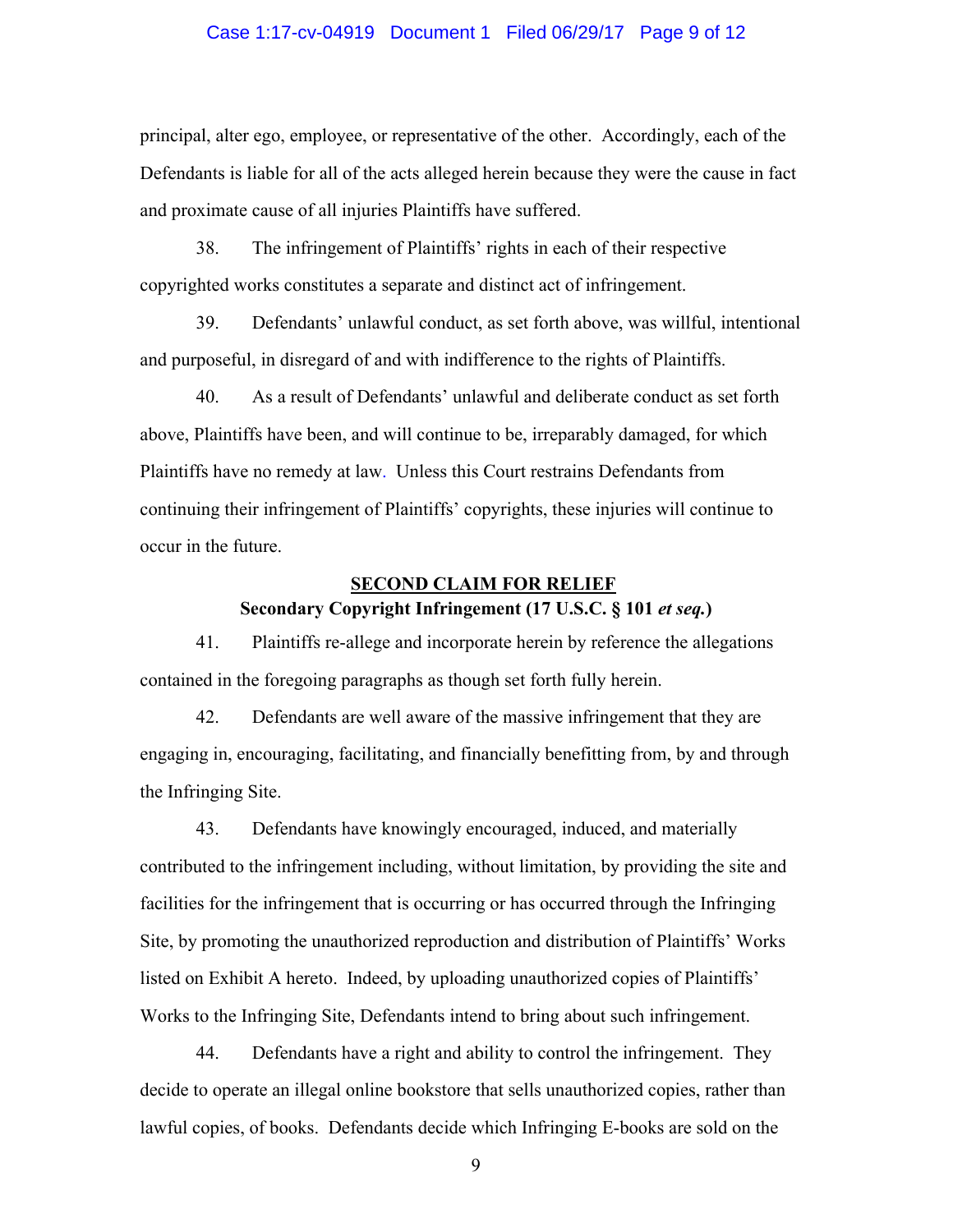#### Case 1:17-cv-04919 Document 1 Filed 06/29/17 Page 10 of 12

Infringing Site. Moreover, at the point of sale, Defendants can choose whether to process a sale or reject it. In these and other ways, Defendants have the right and ability to stop the infringement, but have not done so.

45. Defendants profit directly from the infringing behavior. Defendants profit from the sale of unauthorized copies of Plaintiffs' Works, in the form of Infringing E-books. Additionally, the unauthorized copies of Plaintiffs' works, in the form of Infringing E-books, draws customers to Defendants' Infringing Site, generating further sales for Defendants.

46. The infringement of Plaintiffs' rights in each of their respective copyrighted works constitutes a separate and distinct act of infringement.

47. Defendants' unlawful conduct, as set forth above, was willful, intentional and purposeful, in disregard of and with indifference to the rights of Plaintiffs.

48. As a result of Defendants' unlawful and deliberate conduct as set forth above, Plaintiffs have been, and will continue to be, irreparably damaged, for which Plaintiffs have no remedy at law. Unless this Court restrains Defendants from continuing their infringement of Plaintiffs' copyrights, these injuries will continue to occur in the future.

49. Accordingly, Defendants are liable for secondary infringement of the underlying direct infringement of Plaintiffs' Works.

#### **FOR RELIEF**

WHEREFORE, Plaintiffs pray for judgment from this Court against Defendants as follows:

- a. For a declaration that Defendants willfully infringed Plaintiffs' copyrights;
- b. For an accounting and disgorgement of Defendants' profits, gains, and advantages realized from their unlawful conduct;
- c. For such equitable relief under Title 17, Title 28, and/or the Court's inherent authority as is necessary to prevent or restrain infringement of Plaintiffs'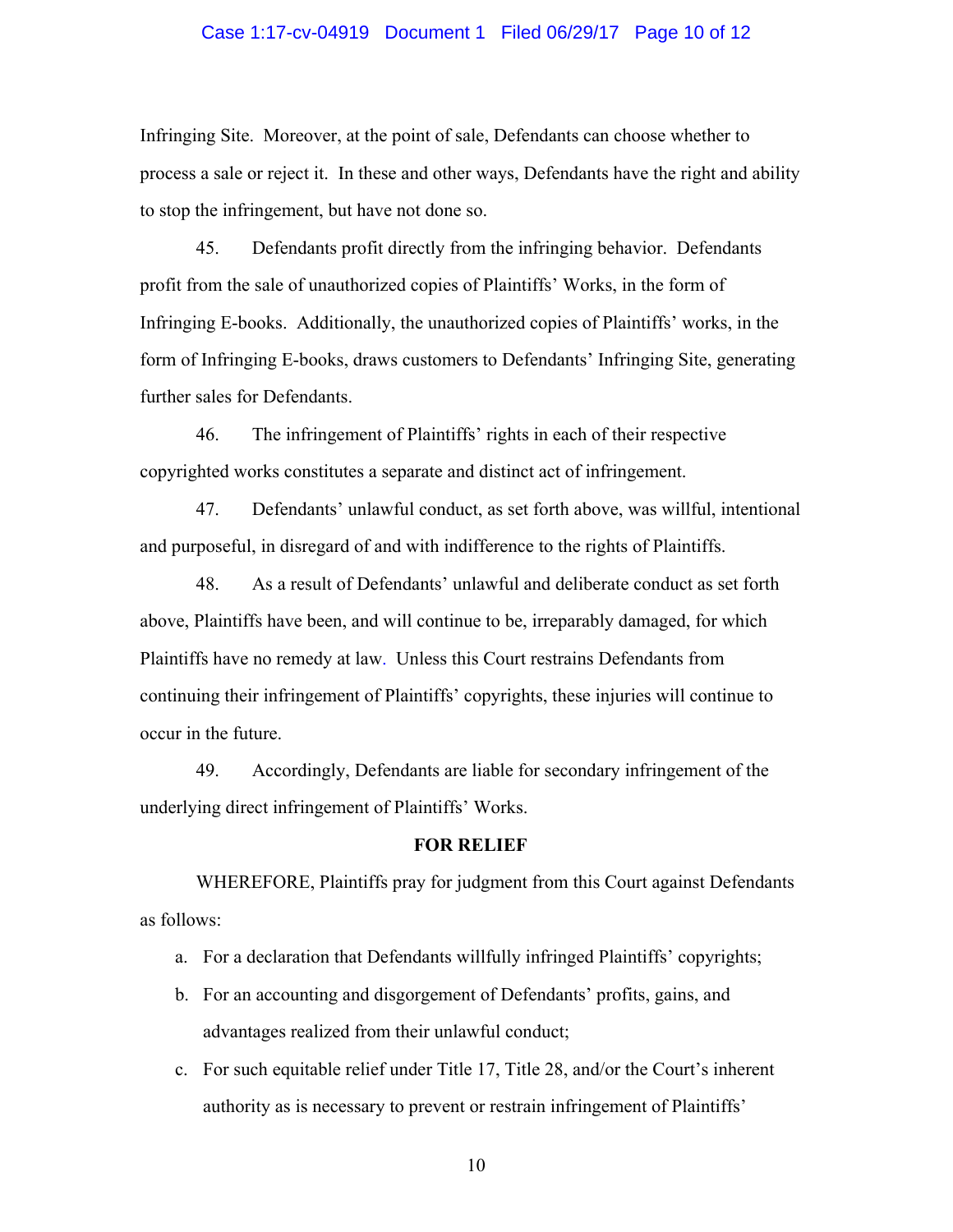copyrights, including preliminary and permanent injunctive relief, requiring Defendants, and their agents, servants, employees, and attorneys and all those acting in concert or participation with each or any of them, (i) not to infringe Plaintiffs' copyrights or exclusive rights protected by the Copyright Act, whether now in existence or hereafter created, and (ii) to cease use of and surrender to Plaintiffs the domain names underlying Defendants' Site;

- d. For statutory damages pursuant to 17 U.S.C. § 504(c), in the maximum amount provided by law, as may be proven at trial, arising from Defendants' willful violations of Plaintiffs' rights under the Copyright Act or, in the alternative, at Plaintiffs' election pursuant to 17 U.S.C. § 504(b), Plaintiffs' actual damages, including Defendant's profits from infringement, in amounts to be proven at trial;
- e. Pursuant to 17 U.S.C. § 503, requiring Defendants or their agents to deliver up for destruction or other reasonable disposition all copies made or used in violation of Plaintiffs' respective copyrights;
- f. Pursuant to 17 U.S.C. § 505, awarding Plaintiffs their costs in this action, including their reasonable attorneys' fees;
- g. For pre-judgment and post-judgment interest at the applicable rate on any monetary award made part of the judgment against Defendants; and
- h. For such other and further relief the Court deems proper.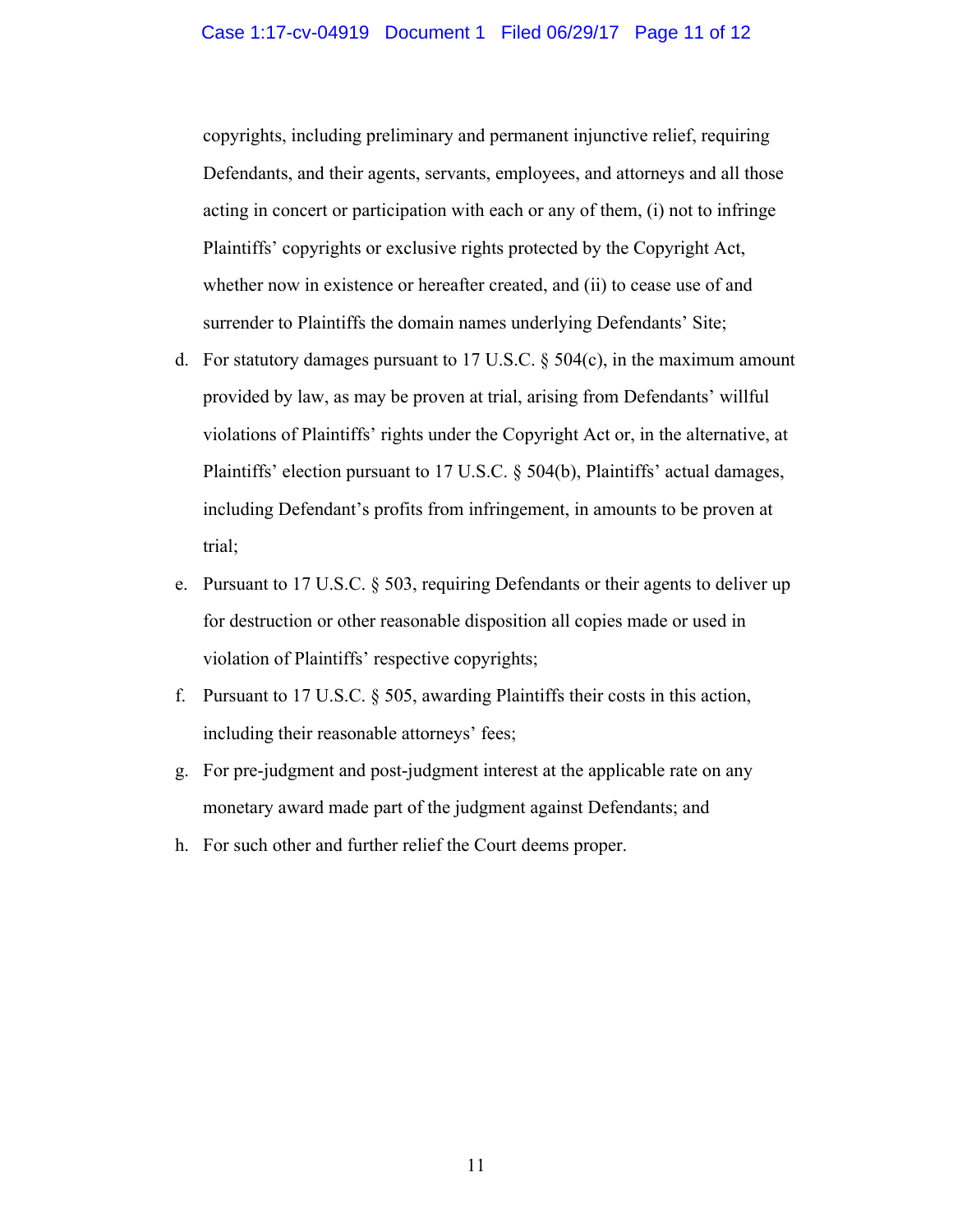Case 1:17-cv-04919 Document 1 Filed 06/29/17 Page 12 of 12

## **JURY TRIAL DEMAND**

Pursuant to Federal Rule of Civil Procedure 38, Plaintiffs hereby demand a trial

by jury of all issues that are so triable.

Dated: June 29, 2017 Respectfully submitted,

*/s/ Matthew J. Oppenheim*

Matthew J. Oppenheim Julie Chen Leo M. Lichtman OPPENHEIM + ZEBRAK, LLP 5225 Wisconsin Ave. NW, Suite 503 Washington, DC 20015 Tel: 202-480-2999 matt@oandzlaw.com julie@oandzlaw.com leo@oandzlaw.com

*Attorneys for Plaintiffs*